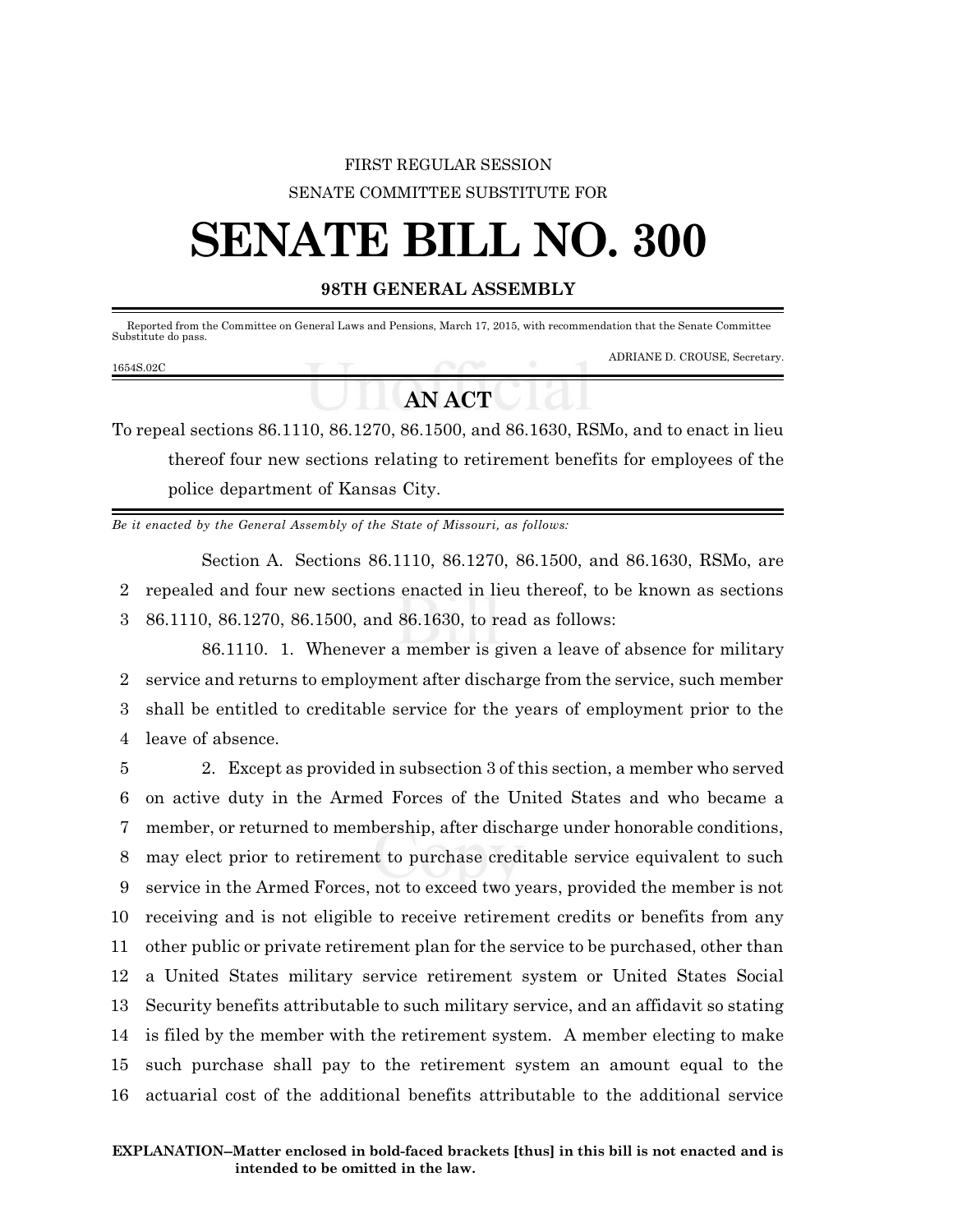SCS SB 300 2

 credit to be purchased, as of the date the member elects to make such purchase. Payment in full of the amount due from a member electing to purchase

 creditable service under this subsection shall be made over a period not to exceed five years, measured from the date of election, or prior to the commencement date for payment of benefits to the member from the retirement system, whichever is earlier, including interest on unpaid balances compounded annually at the interest rate assumed from time to time for actuarial valuations of the retirement system. If payment in full including interest is not made within the prescribed period, any partial payments made by the member shall be refunded, and no creditable service attributable to such election, or as a result of any such partial payments, shall be allowed; provided that if a benefit commencement date occurs because of the death or disability of a member who has made an election under this subsection and if the member is current in payments under an approved installment plan at the time of the death or disability, such election shall be valid if the member, the surviving spouse, or other person entitled to benefit payments pays the entire balance of the remaining amount due, including interest to the date of such payment, within sixty days after the member's death or disability. The time of a disability shall be deemed to be the time when such member is retired by the board of police commissioners for reason of disability as provided in sections 86.900 to 86.1280.

 3. Notwithstanding any other provision of sections 86.900 to 86.1280, **on or after August 28, 2015,** a member who **[**is on leave of absence for military service during any portion of which leave the United States is in a state of declared war, or a compulsory draft is in effect for any of the military branches of the United States, or any units of the military reserves of the United States, including the National Guard, are mobilized for combat military operations,**] returns to service from a leave of absence for active duty military service** and who becomes entitled to reemployment rights and other employment benefits under Title 38, Chapter 43 of the U.S. Code, relating to employment and reemployment rights of members of the uniformed services by meeting the requirements for such rights and benefits under Section 4312 of said chapter, or the corresponding provisions of any subsequent applicable federal statute, shall be entitled to service credit for the time spent in such military service for all purposes of sections 86.900 to 86.1280 **[**and such member shall not be required to pay any member contributions for such time. If it becomes necessary for the years of such service to be included in the calculation of such member's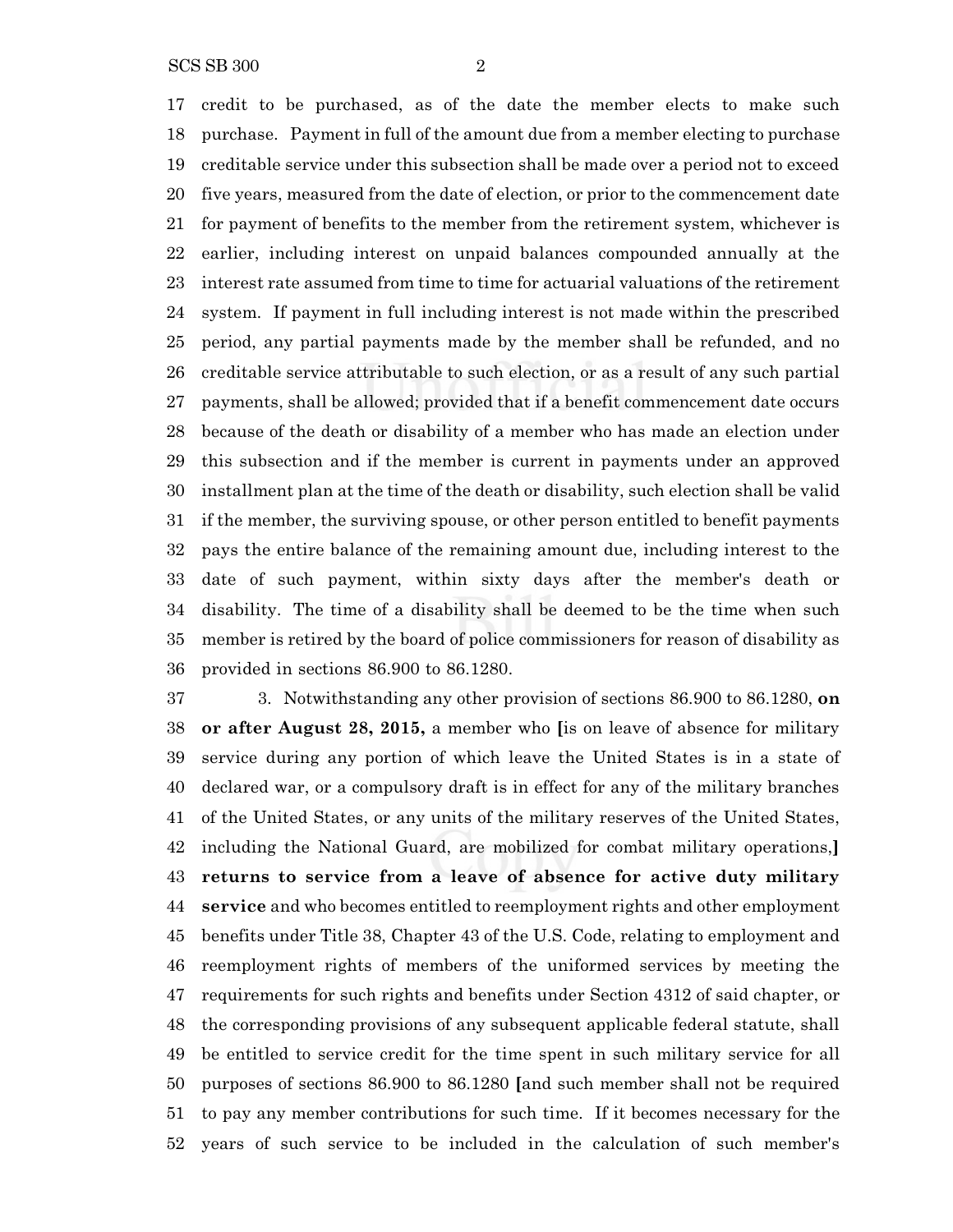compensation for any purpose, such member shall be deemed to have received the same compensation throughout such period of service as the member's base annual salary immediately prior to the commencement of such leave of absence; provided, however, that the foregoing provisions of this subsection shall apply only to such portion of such leave with respect to which the cumulative length of the absence and of all previous absences from a position of employment with the employer by reason of service in the uniformed services does not exceed five years except for such period of any such excess as meets the requirements for exceptions to such five-year limitation set forth in the aforesaid Section 4312**] only to the extent such member pays any required member contributions for such time. The amount of required member contributions shall be calculated on the base compensation the member would have received during such leave period. The total amount of service credit that will be granted at the member contribution rate is limited to a maximum of five years. The retirement board may waive the required contributions for military leave of absence, not to exceed three years of creditable service, if the member provides duty orders under Title 10 or Title 32 U.S.C. and discharge from active duty documentation in the form of a DD214 or NGB23**.

86.1270. 1. A retirement plan under sections 86.900 to 86.1280 is a qualified plan under the provisions of applicable federal law. The benefits and conditions of a retirement plan under sections 86.900 to 86.1280 shall always be adjusted to ensure that the tax-exempt status is maintained.

 2. The retirement board shall administer the retirement system in a manner as to retain at all times qualified status under Section 401(a) of the Internal Revenue Code.

 3. The retirement board shall hold in trust the assets of the retirement system for the exclusive benefit of the members and their beneficiaries and for defraying reasonable administrative expenses of the system. No part of such assets shall, at any time prior to the satisfaction of all liabilities with respect to members and their beneficiaries, be used for or diverted to any purpose other than such exclusive benefit or to any purpose inconsistent with sections 86.900 to 86.1280.

 4. A member's benefit shall be one hundred percent vested and nonforfeitable upon the member's attainment of normal retirement age, which shall be the earlier of: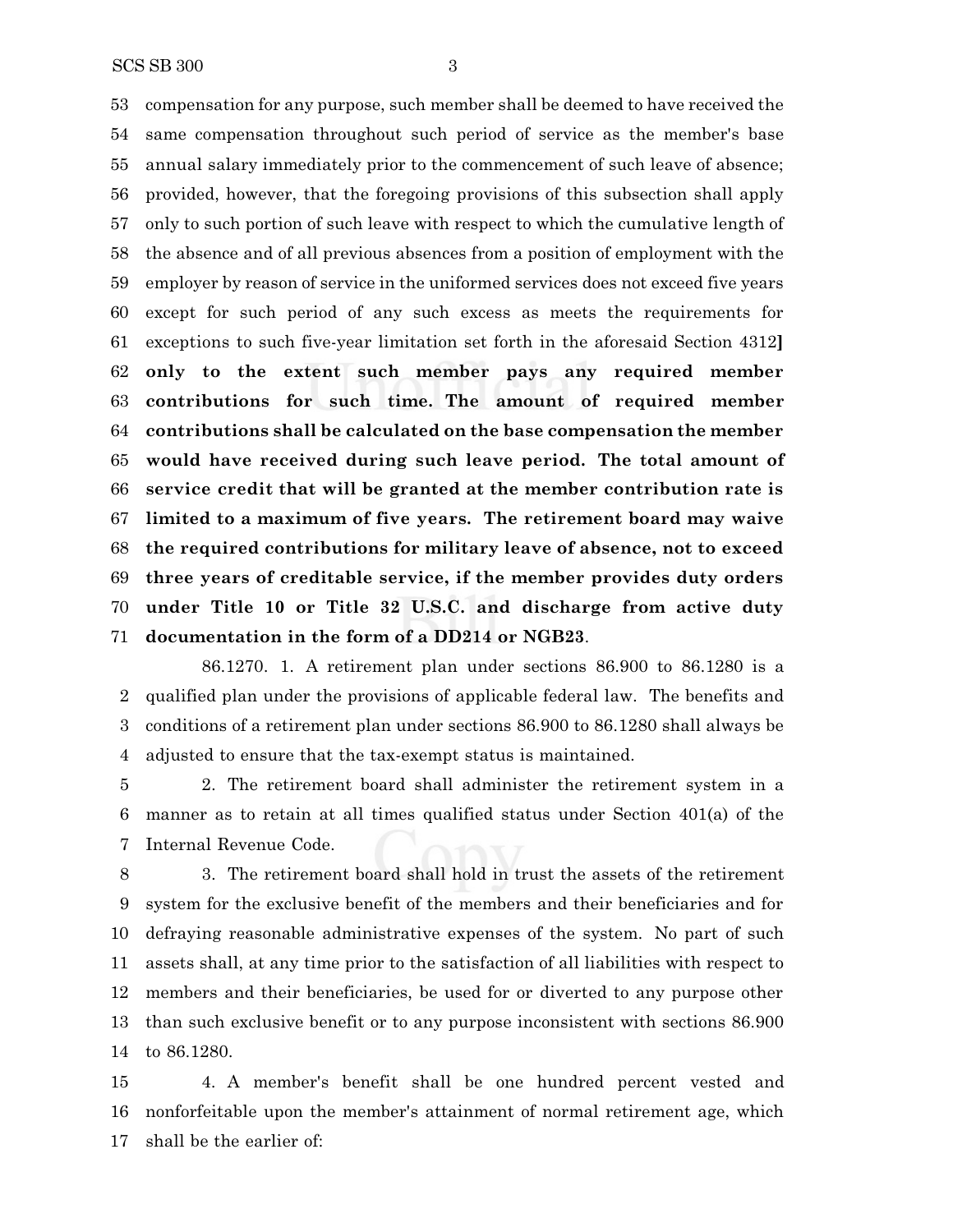(1) Completion of twenty-five years of service for Tier I members and twenty-seven years of service for Tier II members;

 (2) Age sixty for any Tier I member who has completed at least ten years of creditable service or age sixty for any Tier II member who has completed at least fifteen years of creditable service;

(3) Age seventy without regard to years of service; or

 (4) To the extent funded, upon the termination of the system established under sections 86.900 to 86.1280 or any partial termination which affects the members or any complete discontinuance of contributions by the city to the system. Amounts representing forfeited nonvested benefits of terminated members shall not be used to increase benefits payable from the system but may be used to reduce contributions for future plan years.

 5. Distribution of benefits shall begin not later than April first of the year following the later of the calendar year during which the member becomes seventy and one-half years of age or the calendar year in which the member retires, and shall otherwise conform to Section 401(a)(9) of the Internal Revenue Code.

 6. A member or beneficiary of a member shall not accrue a service retirement annuity, disability retirement annuity, death benefit, whether death occurs in the line of duty or otherwise, or any other benefit under sections 86.900 to 86.1280 in excess of the benefit limits applicable to the fund under Section 415 of the Internal Revenue Code. The retirement board shall reduce the amount of any benefit that exceeds those limits by the amount of the excess. If the total benefits under the retirement system and the benefits and contributions to which any member is entitled under any other qualified plan or plans maintained by the board of police commissioners that employs the member would otherwise exceed the applicable limits under Section 415 of the Internal Revenue Code, the benefits the member would otherwise receive from the retirement system shall be reduced to the extent necessary to enable the benefits to comply with Section 415 of the Internal Revenue Code.

 7. The total salary taken into account for any purpose for any member of the retirement system shall not exceed two hundred thousand dollars per year, subject to periodic adjustments in accordance with guidelines provided by the United States Secretary of the Treasury, and shall not exceed such other limits 52 as may be applicable at any given time under Section  $401(a)(17)$  of the Internal Revenue Code.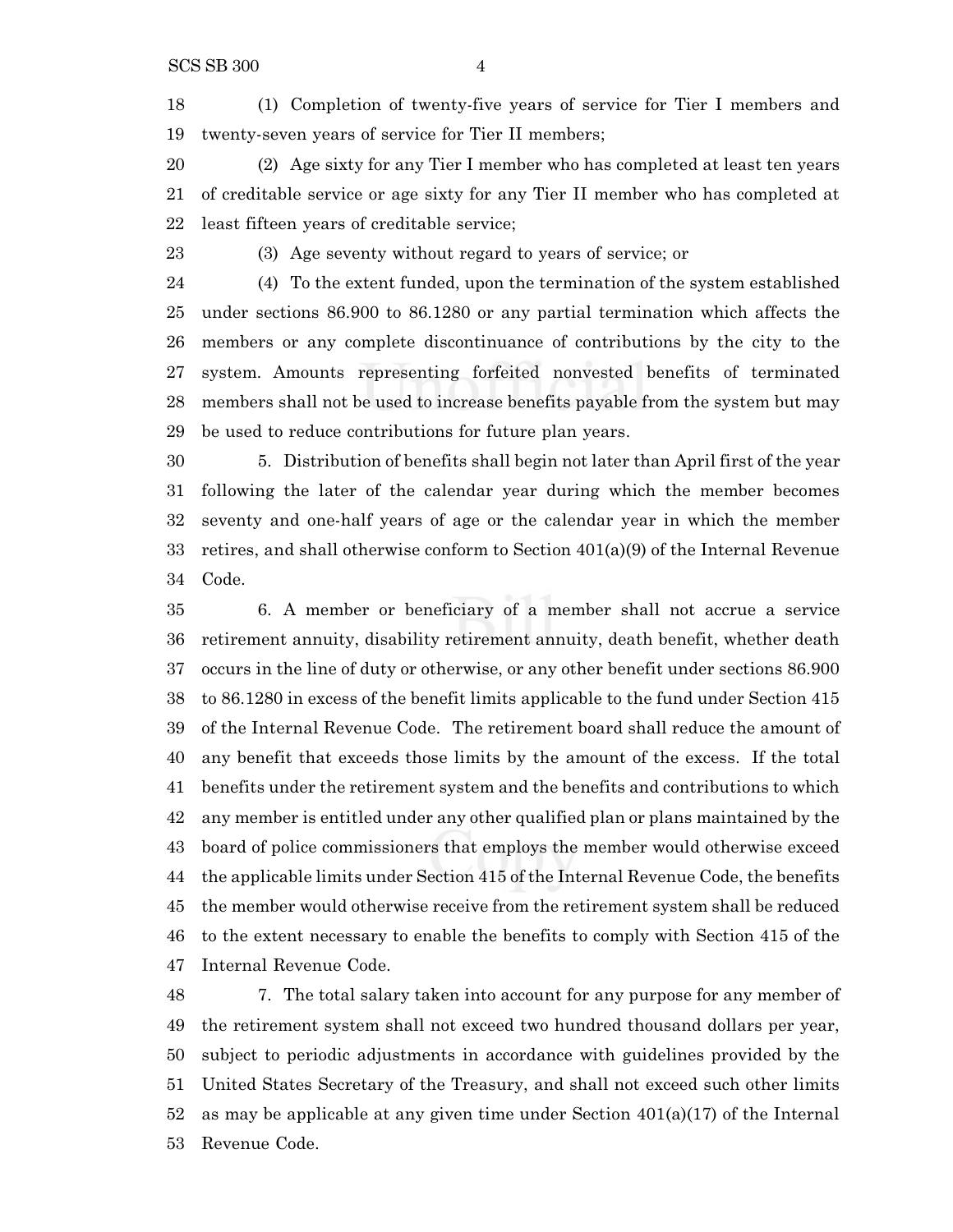8. If the amount of any benefit is to be determined on the basis of actuarial assumptions that are not otherwise specifically set forth for that purpose in sections 86.900 to 86.1280, the actuarial assumptions to be used are those earnings and mortality assumptions being used on the date of the determination by the retirement system's actuary and approved by the retirement board. The actuarial assumptions being used at any particular time shall be attached as an addendum to a copy of the retirement system's statute that is maintained by the retirement board and shall be treated for all purposes as a part of sections 86.900 to 86.1280. The actuarial assumptions may be changed by the retirement system's actuary annually if approved by the retirement board, but a change in actuarial assumptions shall not result in any decrease in benefits accrued as of the effective date of the change.

 9. Any member or beneficiary who is entitled to receive any distribution 67 that is an eligible rollover distribution, as defined by Section  $402(c)(4)$  of the Internal Revenue Code, is entitled to have that distribution transferred directly to another eligible retirement plan of the member's or beneficiary's choice upon providing direction to the secretary of this retirement system regarding the transfer in accordance with procedures established by the retirement board. **Effective for distributions made on or after January 1, 2010, a nonspouse beneficiary may elect to directly rollover an eligible rollover distribution to an individual retirement account under Section 408(a) of the Internal Revenue Code of 1986, as amended; to an individual retirement annuity under Section 408(b) of the Internal Revenue Code of 1986, as amended; or if the participant satisfies the requirements for making a Roth contribution under Section 408(A)(c)(3)(B) of the Internal Revenue Code of 1986, as amended, to a Roth individual retirement account.**

10. For all distributions made after December 31, 2001:

 (1) For the purposes of subsection 9 of this section, an eligible retirement plan shall also mean an annuity contract described in Section 403(b) of the Internal Revenue Code and an eligible plan under Section 457(b) of the Internal Revenue Code which is maintained by the state, political subdivision of a state, or any agency or instrumentality of a state or political subdivision of a state and which agrees to separately account for amounts transferred into such plan from the retirement system. The definition of eligible retirement plan shall also apply in the case of a distribution to a surviving spouse or to a spouse or former spouse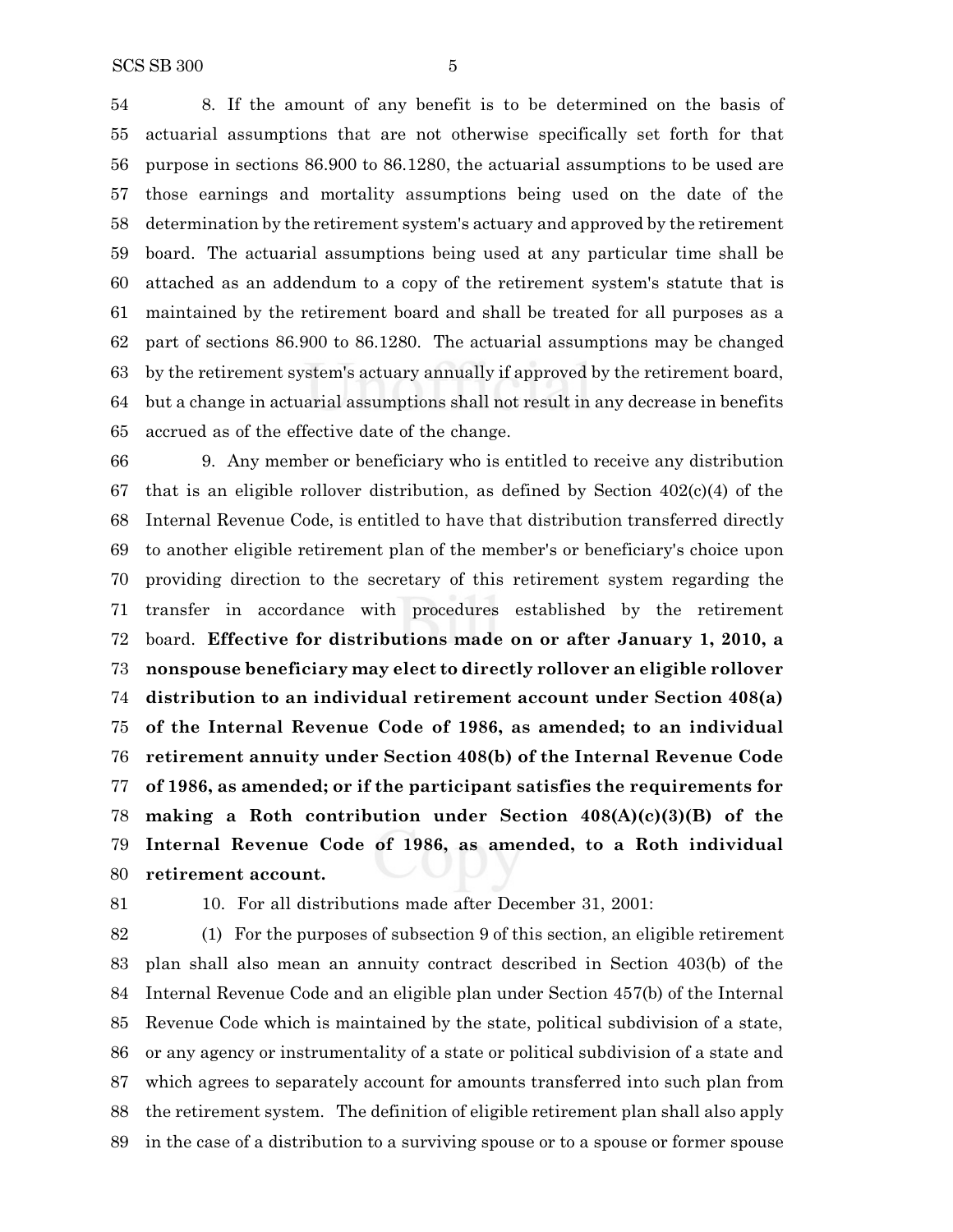who is the alternate payee under a qualified domestic relations order, as defined in Section 414(p) of the Internal Revenue Code; and

 (2) For purposes of subsection 9 of this section, a portion of a distribution shall not fail to be an eligible rollover distribution merely because the portion consists of after-tax employee contributions which are not includable in gross income. However, such portion may be paid only to an individual retirement account or annuity described in Section 408(a) or 408(b) of the Internal Revenue Code, or to a qualified defined contribution plan described in Section 401(a) or 403(a) of the Internal Revenue Code that agrees to separately account for amounts so transferred, including separately accounting for the portion of such distribution that is includable in gross income and the portion of such distribution that is not so includable.

86.1500. 1. Whenever a member is given a leave of absence for military service and returns to employment after discharge from the service, such member shall be entitled to creditable service for the years of employment prior to the leave of absence.

 2. Except as provided in subsection 3 of this section, a member who served on active duty in the Armed Forces of the United States and who became a member, or returned to membership, after discharge under honorable conditions, may elect prior to retirement to purchase creditable service equivalent to such service in the Armed Forces, not to exceed two years, provided the member is not receiving and is not eligible to receive retirement credits or benefits from any other public or private retirement plan for the service to be purchased, other than a United States military service retirement system or United States Social Security benefits attributable to such military service, and an affidavit so stating is filed by the member with the retirement system. A member electing to make such purchase shall pay to the retirement system an amount equal to the actuarial cost of the additional benefits attributable to the additional service credit to be purchased, as of the date the member elects to make such purchase. Payment in full of the amount due from a member electing to purchase creditable service under this subsection shall be made over a period not to exceed five years, measured from the date of election, or prior to the commencement date for payment of benefits to the member from the retirement system, whichever is earlier, including interest on unpaid balances compounded annually at the interest rate assumed from time to time for actuarial valuations of the retirement system. If payment in full including interest is not made within the prescribed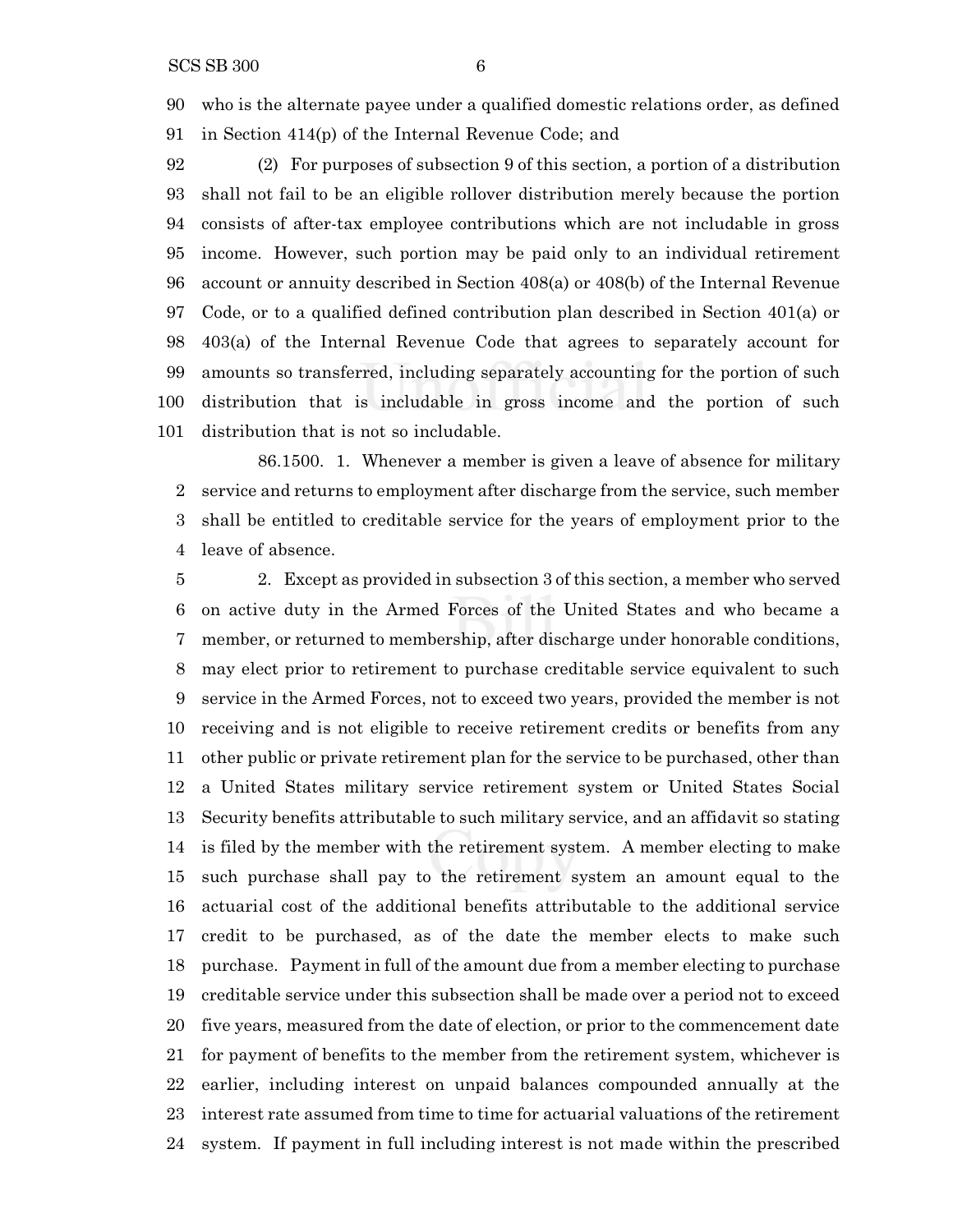period, any partial payments made by the member shall be refunded, and no creditable service attributable to such election, or as a result of any such partial payments, shall be allowed; provided that if a benefit commencement date occurs because of the death or disability of a member who has made an election under this subsection and if the member is current in payments under an approved installment plan at the time of the death or disability, such election shall be valid if the member, the surviving spouse or other person entitled to benefit payments pays the entire balance of the remaining amount due, including interest to the date of such payment, within sixty days after the member's death or disability. The time of a disability shall be deemed to be the time when such member is determined by the retirement board to be totally and permanently disabled as provided in section 86.1560.

 3. Notwithstanding any other provision of sections 86.1310 to 86.1640, **on or after August 28, 2015,** a member who **[**is on leave of absence for military service during any portion of which leave the United States is in a state of declared war, or a compulsory draft is in effect for any of the military branches of the United States, or any units of the military reserves of the United States, including the National Guard, are mobilized for combat military operations,**] returns to service from a leave of absence for active duty military service** and who becomes entitled to reemployment rights and other employment benefits under Title 38, Chapter 43 of the U.S. Code, relating to employment and reemployment rights of members of the uniformed services by meeting the requirements for such rights and benefits under Section 4312 of said chapter, or the corresponding provisions of any subsequent applicable federal statute, shall be entitled to service credit for the time spent in such military service for all purposes of sections 86.1310 to 86.1640 **[**and such member shall not be required to pay any member contributions for such time. If it becomes necessary for the years of such service to be included in the calculation of such member's compensation for any purpose, such member shall be deemed to have received the same compensation throughout such period of service as the member's base annual salary immediately prior to the commencement of such leave of absence; provided, however, that the foregoing provisions of this subsection shall apply only to such portion of such leave with respect to which the cumulative length of the absence and of all previous absences from a position of employment with the employer by reason of service in the uniformed services does not exceed five years except for such period of any such excess as meets the requirements for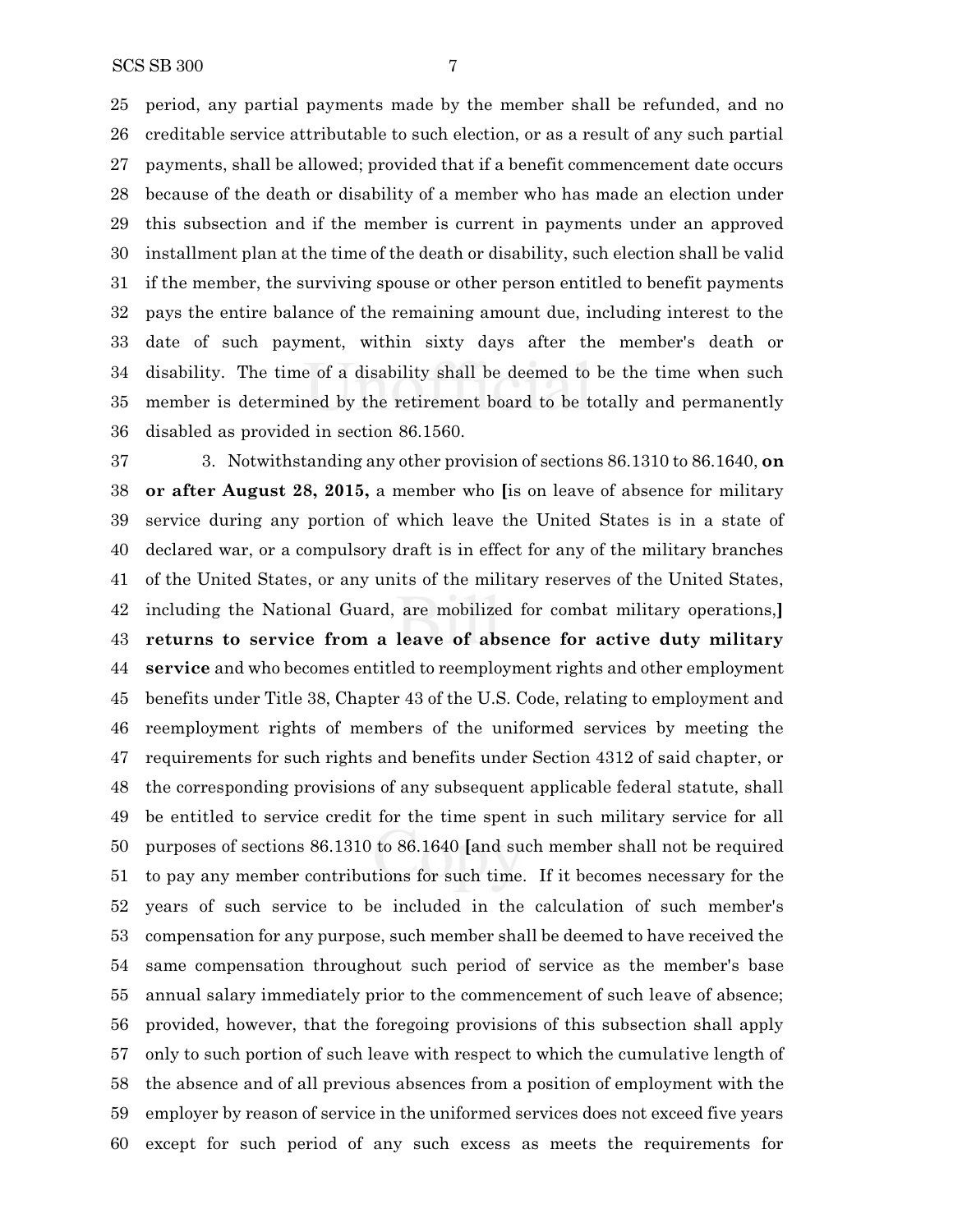SCS SB 300 8

 exceptions to such five-year limitation set forth in the aforesaid Section 4312**] only to the extent such member pays any required member contributions for such time. The amount of required member contributions shall be calculated on the base compensation the member would have received during such leave period. The total amount of service credit that will be granted at the member contribution rate is limited to a maximum of five years. The retirement board may waive the required contributions for military leave of absence, not to exceed three years of creditable service, if the member provides duty orders under Title 10 or Title 32 U.S.C. and discharge from active duty documentation in the form of a DD214 or NGB23**.

86.1630. 1. A retirement plan under sections 86.1310 to 86.1640 is a qualified plan under the provisions of applicable federal law. The benefits and conditions of a retirement plan under sections 86.1310 to 86.1640 shall always be adjusted to ensure that the tax-exempt status is maintained.

 2. The retirement board shall administer this retirement system in such manner as to retain at all times qualified status under Section 401(a) of the Internal Revenue Code.

 3. The retirement board shall hold in trust the assets of the retirement system for the exclusive benefit of the members and their beneficiaries and for defraying reasonable administrative expenses of the system. No part of such assets shall, at any time prior to the satisfaction of all liabilities with respect to members and their beneficiaries, be used for or diverted to any purpose other than such exclusive benefit or to any purpose inconsistent with sections 86.1310 to 86.1640.

 4. A member's benefit shall be one hundred percent vested and nonforfeitable upon the member's attainment of normal retirement age, which shall be the earlier of:

 (1) The attaining of the age of sixty-five or the member's tenth anniversary of employment, whichever is later for any Tier I member, or the attaining of the age of sixty-seven or the member's twentieth anniversary of employment, whichever is later for any Tier II member;

 (2) For any Tier I member when the total sum of age and years of creditable service equals or exceeds eighty, or for any Tier II member when the total sum of age and years of creditable service equals or exceeds eighty-five; or (3) To the extent funded, upon the termination of the system established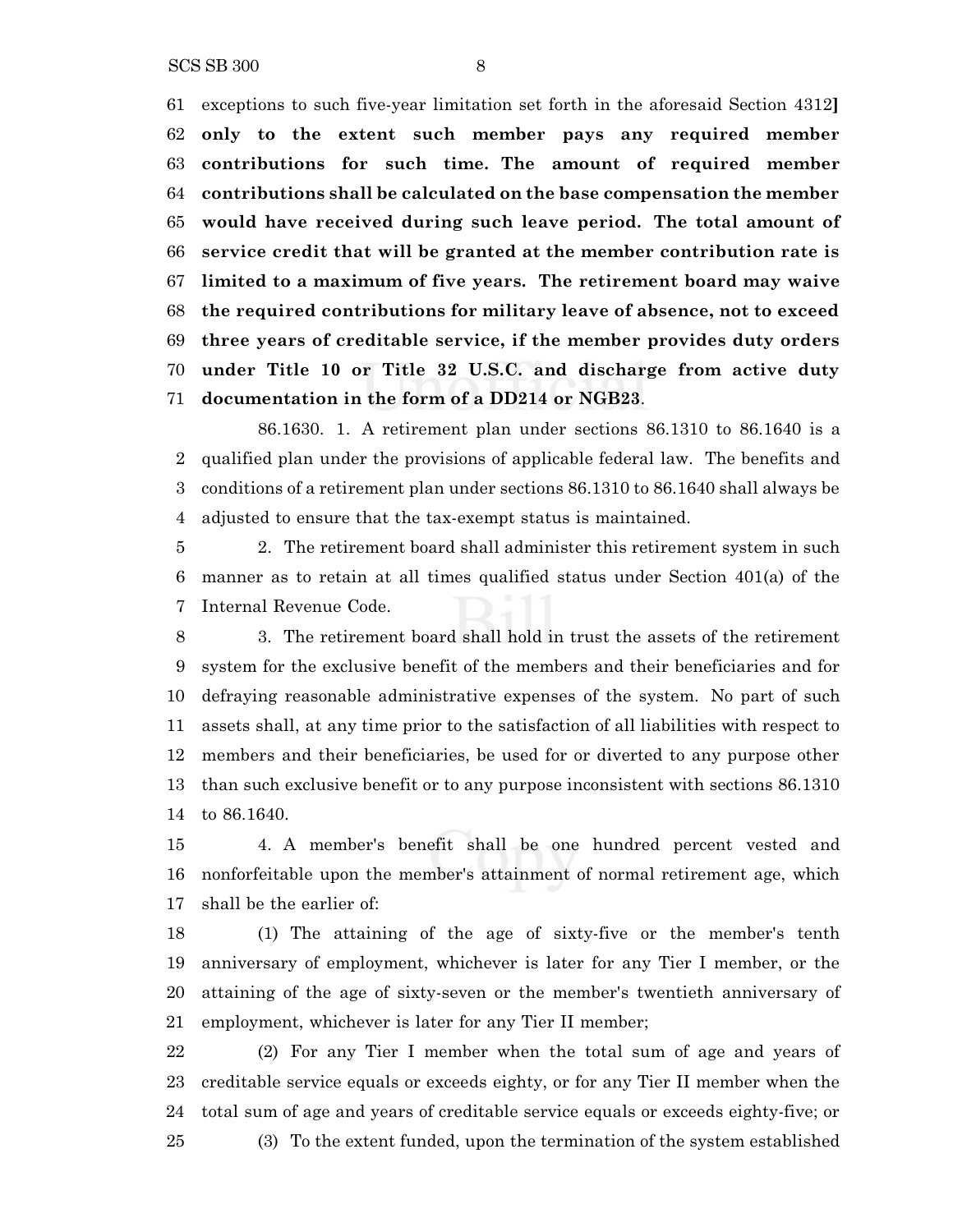under sections 86.1310 to 86.1640 or any partial termination which affects the member or any complete discontinuance of contributions by the city to the system. Amounts representing forfeited nonvested benefits of terminated members shall not be used to increase benefits payable from the system but may be used to reduce contributions for future plan years.

 5. Distribution of benefits shall begin not later than April first of the year following the later of the calendar year during which the member becomes seventy and one-half years of age or the calendar year in which the member 34 retires, and shall otherwise conform to Section  $401(a)(9)$  of the Internal Revenue Code.

 6. A member or beneficiary of a member shall not accrue a service retirement annuity, disability retirement annuity, death benefit, whether death occurs in the line of duty or otherwise, or any other benefit under sections 86.1310 to 86.1640 in excess of the benefit limits applicable to the fund under Section 415 of the Internal Revenue Code. The retirement board shall reduce the amount of any benefit that exceeds the limits of this section by the amount of the excess. If the total benefits under the retirement system and the benefits and contributions to which any member is entitled under any other qualified plan or plans maintained by the board of police commissioners that employs the member would otherwise exceed the applicable limits under Section 415 of the Internal Revenue Code, the benefits the member would otherwise receive from the retirement system are reduced to the extent necessary to enable the benefits to comply with Section 415 of the Internal Revenue Code.

 7. The total salary taken into account for any purpose for any member of the retirement system shall not exceed two hundred thousand dollars per year, subject to periodic adjustments in accordance with guidelines provided by the United States Secretary of the Treasury and may not exceed such other limits as 53 may be applicable at any given time under Section  $401(a)(17)$  of the Internal Revenue Code.

 8. If the amount of any benefit is determined on the basis of actuarial assumptions that are not specifically set forth for that purpose in sections 86.1310 to 86.1640, the actuarial assumptions to be used are those earnings and mortality assumptions used on the date of the determination by the retirement system's actuary and approved by the retirement board. The actuarial assumptions used at any particular time shall be attached as an addendum to a copy of the retirement system's statute maintained by the retirement board and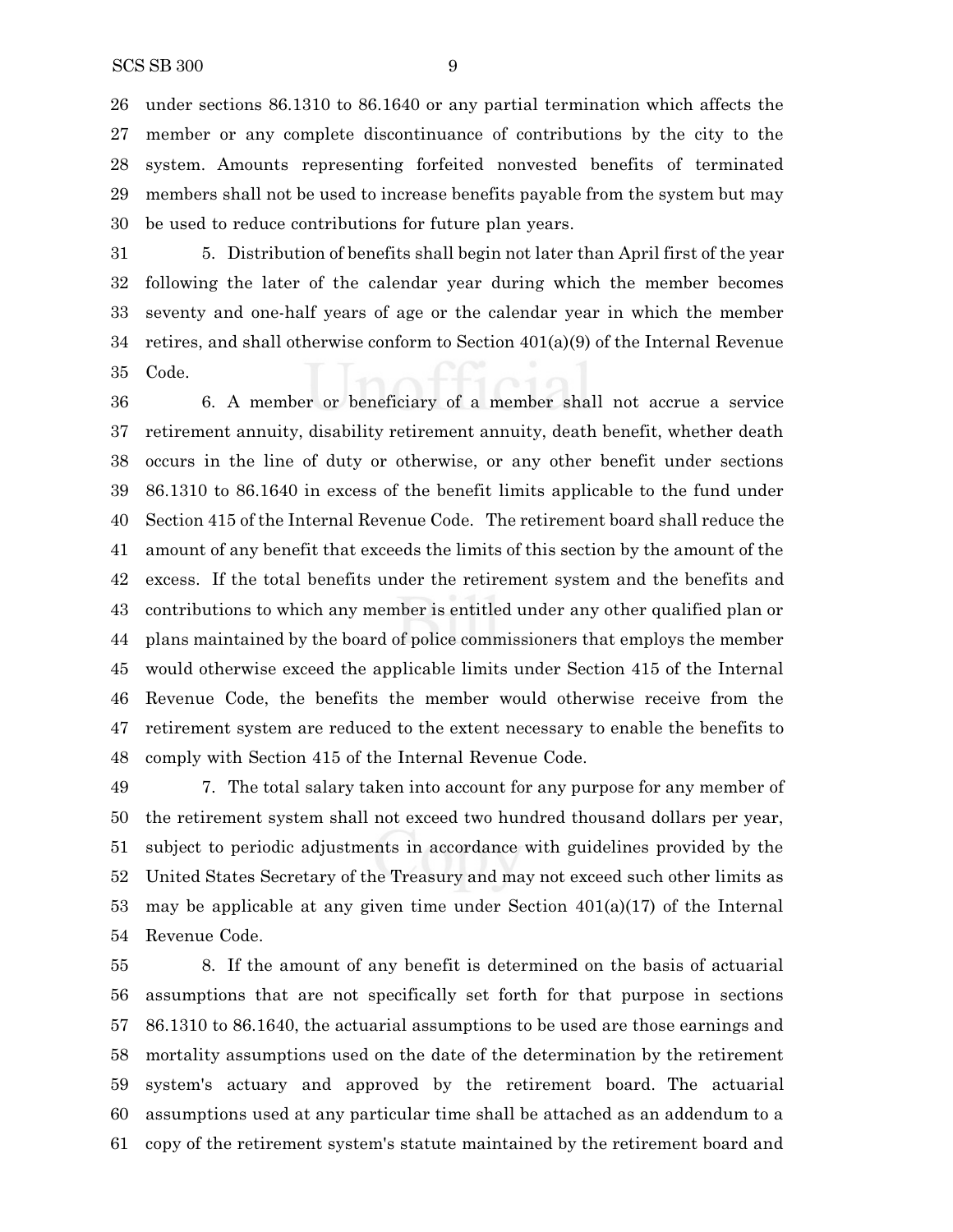shall be treated for all purposes as part of sections 86.1310 to 86.1640. The actuarial assumptions may be changed by the retirement system's actuary annually if approved by the retirement board, but a change in actuarial assumptions shall not result in any decrease in benefits accrued as of the effective date of the change.

 9. Any member or beneficiary who is entitled to receive any distribution that is an eligible rollover distribution, as defined by Section 402(c)(4) of the Internal Revenue Code, is entitled to have that distribution transferred directly to another eligible retirement plan of the member's or beneficiary's choice upon providing direction to the secretary of the retirement system regarding the transfer in accordance with procedures established by the retirement board. **Effective for distributions made on or after January 1, 2010, a nonspouse beneficiary may elect to directly rollover an eligible rollover distribution to an individual retirement account under Section 408(a) of the Internal Revenue Code of 1986, as amended; to an individual retirement annuity under Section 408(b) of the Internal Revenue Code of 1986, as amended; or if the participant satisfies the requirements for making a Roth contribution under Section 408(A)(c)(3)(B) of the Internal Revenue Code of 1986, as amended, to a Roth individual retirement account.**

### 10. For all distributions made after December 31, 2001:

 (1) For the purposes of subsection 9 of this section, an eligible retirement plan shall also mean an annuity described in Section 403(b) of the Internal Revenue Code and an eligible plan under Section 457(b) of the Internal Revenue Code that is maintained by a state, political subdivision of a state, or any agency or instrumentality of a state or political subdivision of a state and which agrees to separately account for amounts transferred into such plan from the retirement system. The definition for eligible retirement plan shall also apply in the case of a distribution to a surviving spouse or to a spouse or former spouse who is the alternate payee under a qualified domestic relations order, as defined in Section 414(p) of the Internal Revenue Code; and

 (2) For the purposes of subsection 9 of this section, a portion of a distribution shall not fail to be an eligible rollover distribution merely because the portion consists of after-tax employee contributions which are not includable in gross income. However, such portion may be paid only to an individual retirement account or annuity described in Section 408(a) or 408(b) of the